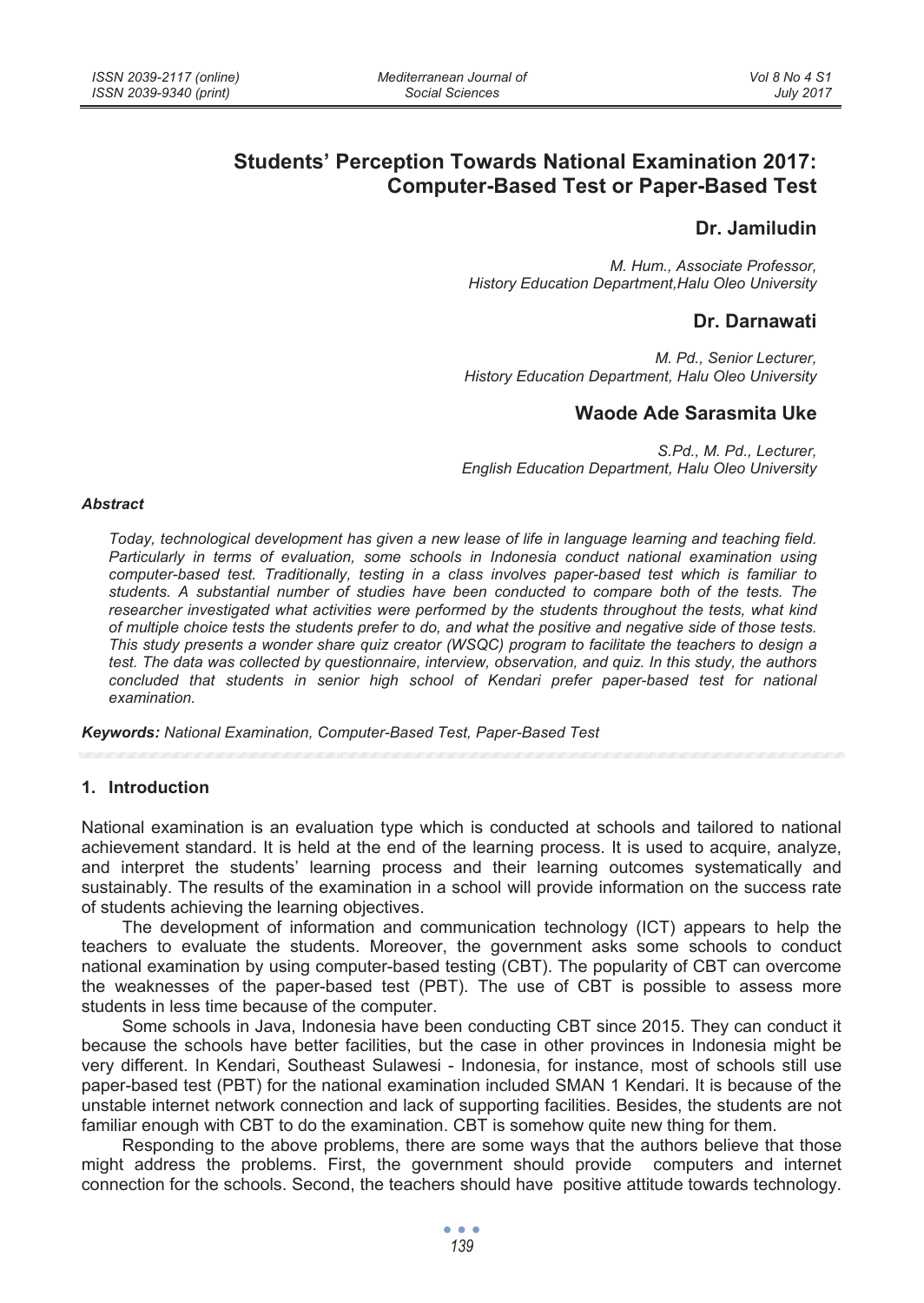| ISSN 2039-2117 (online) | Mediterranean Journal of | Vol 8 No 4 S1    |
|-------------------------|--------------------------|------------------|
| ISSN 2039-9340 (print)  | Social Sciences          | <b>July 2017</b> |

Therefore, the students might feel the same way and at the end they can master using the computer. Third, the teachers should elevate their students 'motivation. Hence, the students might explore CBT themselves. Zhao (2016) argues that teachers should not only focus on the students' knowledge but also try to motivate them. There are some ways to do this as like to educate the students persistently, to summarize important points before a class is over and to review the material regularly, to give more encouragement, and to give feedback, and to provide inspiring and attracting materials by using multimedia or technology.

Heafner (2004, p. 46) states that, "students enjoyed working on the project with technology because they viewed technology as more engaging and entertaining. All students reported enjoyment in the task because technology made their work easier and more fun to do". Zhao and Heafner have the same perspective that teaching students using technology is one of the ways to motivate the students including the use of computers, internet, mobile phone, projector and so on. Besides, O'Donoghue, Singh et al. (2004) argue that students can get benefit from the use of technology and multimedia which can help them to enhance their learning process. Moreover, DeSouza and Fleming (2003) argue that students can access some material and supplementary readings from website using technology. Likewise, technology can provide an alternative method of assessment.

Finally, another way to help students get used to CBT is the students have to familiarize themselves with it. The teacher might use online quiz to assess the students. Being through this kind of quiz, indirectly, it will make the students get familiar with a test using computer. One of online quiz applications is a wonder share quiz creator (WSQC*)* which can be used to design various tests, such as multiple choices, essay, true or false, and so forth. This application can give immediate feedback after doing the test. The students also can know how many correct numbers they got. Bates (2005, p. 143) states that, "tests may require the student to click on multiple choice answer options on the screen. The computer will respond with the words 'correct' or 'wrong', or sounds such as cheering or boos." The teachers have to give the students some quizzes regularly, and practice them; hence they are familiar with the test. Coffman (2009, p. 129) comments that, "technology tools are best integrated when they are student-driven". It can be concluded that the students have to explore the technology using their existing knowledge about technology, for example, they may explore and analyze CBT themselves apart from teaching and learning hours.

In relation to the implementation of CBT, some advantages and drawbacks of CBT might be spelled out. The application of CBT in national examination is believed to increase students' motivation, improve the accuracy of data collection, and report the test final results in no time. However, CBT implementation has to rely on the internet connection. If it is unstable, the testing process cannot be undertaken. Besides, because of the final result will come out as soon as the test is finished, some students might get worried and nervous. If they fail, they will be very disappointed.

As the opposite idea of CBT, paper-based test (PBT) has its own advantage and disadvantage as well. PBT has been very popular among the students, so the students are familiar with it because it is easy to handle. Nevertheless, sometimes the quality of pictures and words on the paper is disappointing because of the photocopy result. Cheating among the students and taking much time to know the final result of the test are some of unavoidable drawbacks as well.

Many researchers have conducted similar studies. Al-Amri (2007, p. 108), shows, "more than half of the participants developed a positive attitude towards the majority of CBT features. For instance, it was easier for 51% of the subjects to navigate through the passages on computer than on paper, and 43% found it easier to read the test items on the computer than on paper". Besides, overall sample teachers have positive attitude towards computer based examination system but in some situations they preferred paper-based test (Jamil, H. et al. 2012). Ghaderi (2014) also states that CBT has grown in popularity and will become a delivering test in the future. Candrlic, Katic et al. (2014, p. 779) conclude, "online tests can replace traditional paper-based tests for students' assessment, but particular attention should be paid to its composition. Therefore, we propose the following model for transition to the online testing". Based on the previous studies, the aim of this study is to know the students' perception towards National Examination that will be conducted in 2017: using computer-based test or paper-based test.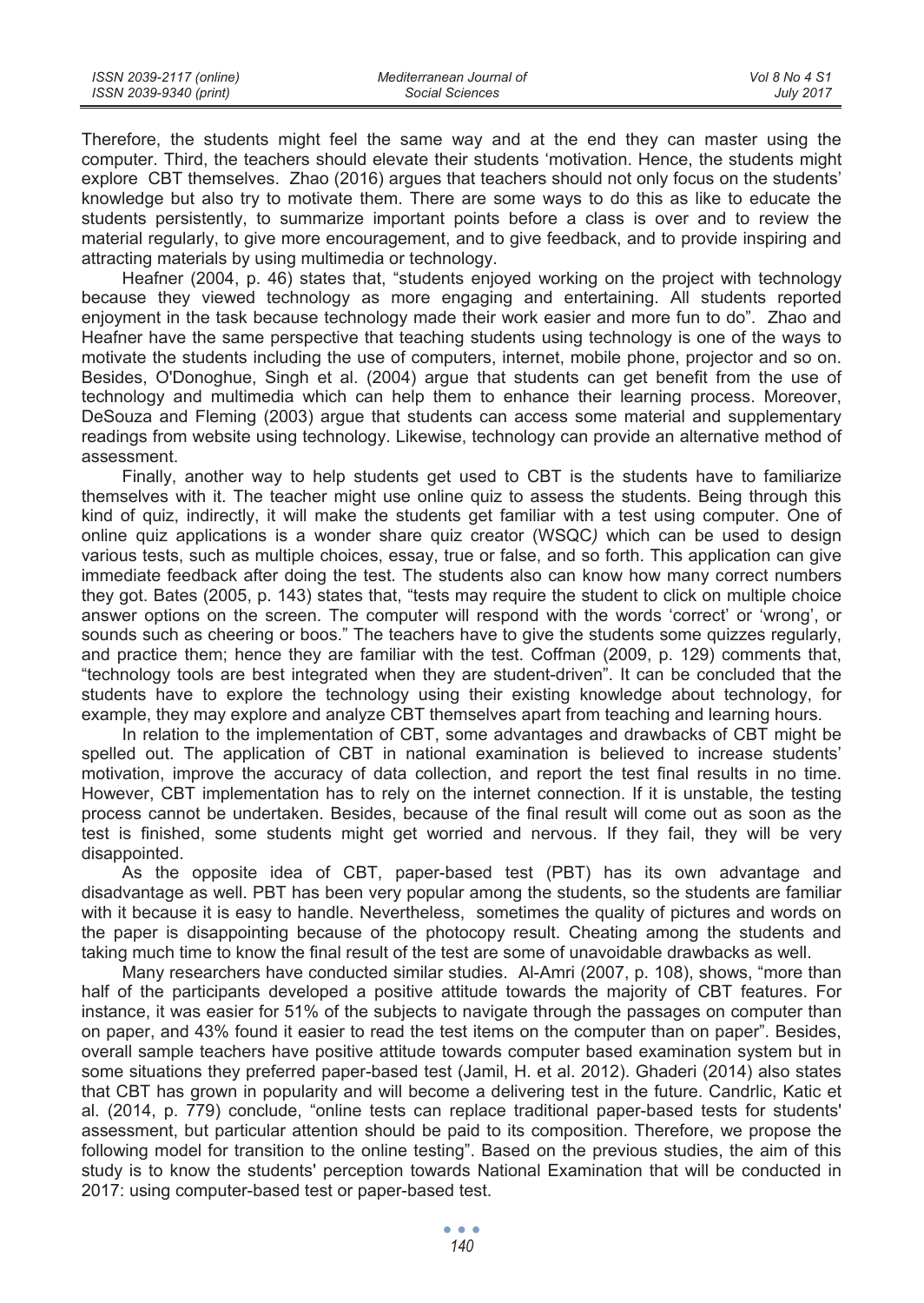### *1.1 Research Questions*

The proposed study is guided by the following questions:

- 1. What is the students' perception toward CBT and PBT?
- 2. What are the positive and negative sides of CBT and PBT?

### **2. Methods**

### *2.1 Design of Research*

The design of this research was a survey design. It had 34 senior high school students in the third grade which were chosen using purposive random sampling. To obtain the answer to the research questions, a close-ended questionnaire with twenty questions which was adapted from Tseng (2010) was distributed to the students. The questionnaire was divided into two parts. The first part included questions regarding the students' perception towards paper-based test and computerbased test and the second part included questions regarding the student's perception towards hypertext. Additionally, the interview was used as supplementary data. It was used to gain in-depth data which could not be probed through questionnaire.

### *2.2 Procedures Data Collection*

The participants were asked to do English multiple choices questions not only using paper-based test but also using the computer-based test. Then, the students filled out the questionnaires. Further, they also would have 15 minutes personal interview. The researchers involved ten students randomly.

#### *2.3 Technique of Data analysis*

To analyze the data, the researchers used SPSS (Statistical Package for the Social Sciences) 15 Program for Windows. Paired Sample Test analysis was used as well.

### **3. Results and Discussion**

This part spells out the answer of the research questions based on the collected data.

### *3.1 Students' Perception toward Computer-Based Test versus Paper-Based Test*

After asking the students to do a computer-based and paper-based test, they performed different reactions. Doing CBT was the first experience for them. They should have prior knowledge about how to operate computer. They need a mouse, keyboard, computer, and internet connection. Some of the students were quite surprised when they obtained their final score since they did not pass the test.

Meanwhile, when the students did the exam using PBT, although they are familiar with such test, they still cheated with their friends. In fact, it was easy for them to ask their friends because the paper could be forth and back easily.

**Table 1:** Pair Sample Test Part I. Students Perception of Paper-Based Test and Computer-Based Test

| Pair   | Q Statement                                                                                                              | Mean   |
|--------|--------------------------------------------------------------------------------------------------------------------------|--------|
| Pair 1 | Q1 Paper-based test is more difficult to read than computer-based test.                                                  | 3.4242 |
|        | Q2 The computer-based test is more difficult to read than paper-based test.                                              | 2.4242 |
| Pair 2 | $\alpha$ In the paper-based test, the question "what is the main purpose of the article?" is<br>$Q4$ the most difficult. | 2.0303 |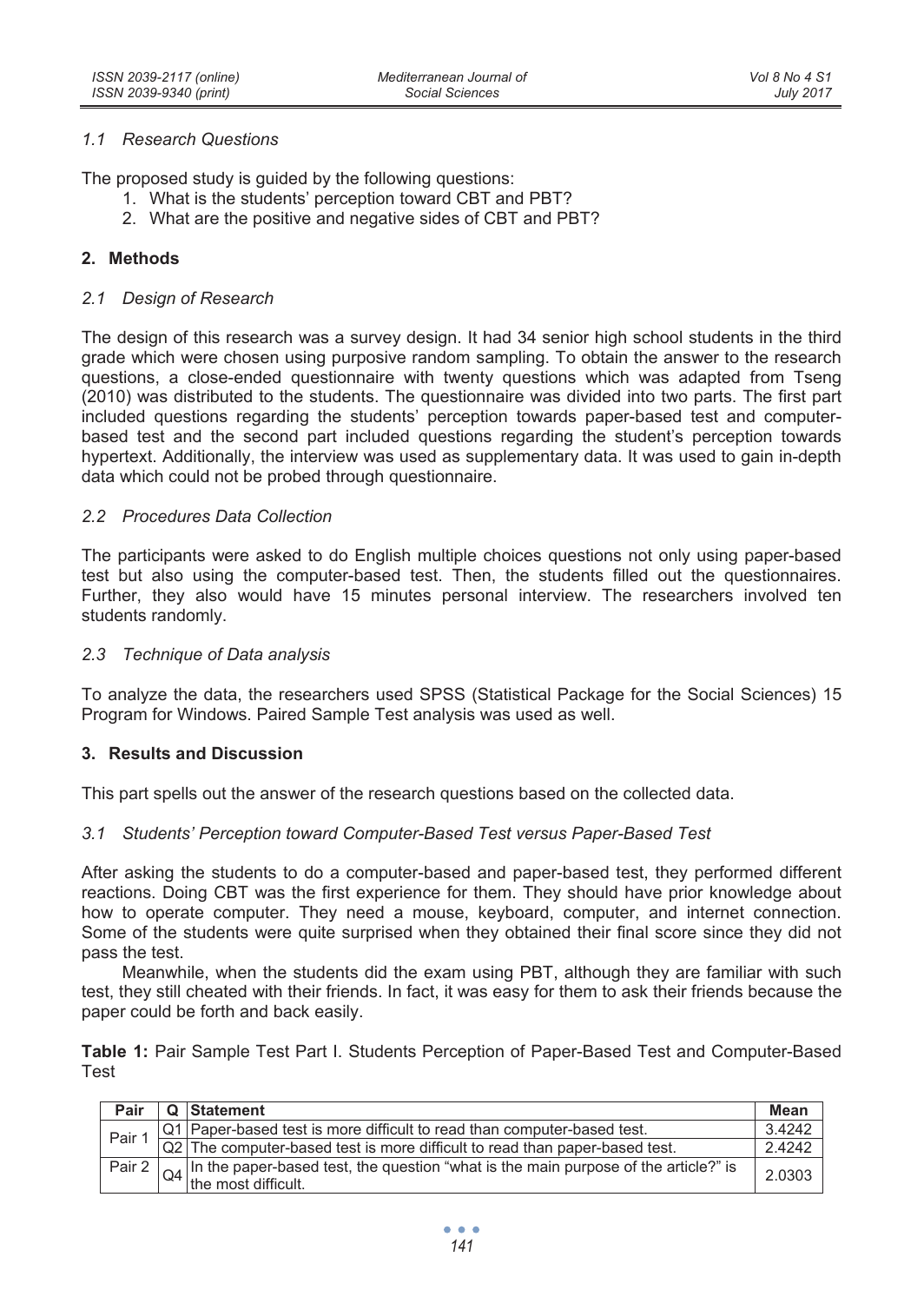|        | Q8 In the computer-based test, the question "what is the main purpose of the article?" is the most difficult                                                                                   | 2.5152 |
|--------|------------------------------------------------------------------------------------------------------------------------------------------------------------------------------------------------|--------|
| Pair 3 | $\log$ In the paper-based test, the questions asking when, why, and who are more difficult than the other questions.                                                                           | 2.5758 |
|        | $\log$ In the computer-based test, the questions asking when, why, and who are more difficult than the other questions.                                                                        | 2.9394 |
| Pair 4 | $\overline{QS}$ In the paper-based test, the vocabulary question is the most difficult.<br>$\overline{QT}$ In the computer-based test, the vocabulary question is the most difficult question. | 2.4848 |
|        |                                                                                                                                                                                                | 2.5455 |

The first table shows that in pair 1, paper-based test is more difficult to read. In pair 2, in computerbased test, the question "what is the main purpose of the article?" is the most difficult question. In pair 3, in computer-based test, the question asking when, why, and who are the most difficult question. In pair 4, in computer-based test, the vocabulary question is the most difficult.

Sometimes the questions in paper-based test are difficult to read because the printing quality is not good. Sometimes the pictures and the fonts cannot be read because of the photocopy result. Nevertheless, PBT is easier to do practically than CBT.

**Table 2:** Pair Sample Test Part II The Students' Perception Towards Hypertext

| Pair | <b>Statement</b>                                                               | Mean   |
|------|--------------------------------------------------------------------------------|--------|
|      | Q11 It is easier to do the reading comprehension questions on paper.           | 3.6667 |
|      | Q12 It is easier to do the reading comprehension questions on computer screen. | 2.8788 |
| 2    | Q13 If I have the choice. I would prefer to read articles printed on paper.    | 3.5455 |
|      | Q14 If I have the choice, I would prefer to read articles on computer screens. | 3.0000 |
| 3    | Q19   I like to read articles on computer screens.                             | 3.2424 |
|      | Q20 I like to read articles on paper.                                          | 3.7576 |

The second table devotes that it is easier to answer reading comprehension questions on paper. The students also would prefer to read articles/texts printed on paper. It is in line with the result from the study undertaken by Tseng (2008) who found out that the students performed better in doing tests on printed paper than on computer test.

## *3.2 Positive and Negative Sides of the Tests*

The interview results highly indicate that the students prefer paper-based test. They reported some negative sided of using computer to do the examination. First, they need extra time to get used to operate the computers which indeed cannot guarantee they will pass the examination. They think that using CBT will create confusion among them. The schools which have conducted CBT in the previous year might understand better than those who have not. Second, the computer operation really relies on particular circumstance as like the electricity and internet to run CBT. It is more likely that the computer can be slow down anytime. If this happens, it might ruin the students' concentration in doing their national examination. Third, when the electricity goes out, it can be very disappointing for the students who are working on the examination because their works will be disrupted. Fifth, if the students stay on the computer, it is possible to damage their eyes in terms of health point of view. Finally, because the supporting facilities are limited, the examination will usually be divided into several sessions in a day, and its implementation will take time up to six days. It sometimes makes students more saturated in learning because the schedule of the test is longer than usual. Meanwhile, students working with PBT might have finished.

The positive sides of CBT are less-time to work on it , practical to answer, and more secured because it is not easily torn and soiled like using a paper test. Moreover, The students will also be having more experiences in using technology. The system is also less complicated because the students will not be required to bring any writing tools such as pencils, erasers, a ruler. Furthermore, the result will be announced after doing the test.

While, for the positive sides of PBT, the students point out that they prefer to use PBT system because they can read items more detail. Additionally, the examination only lasted for three or four